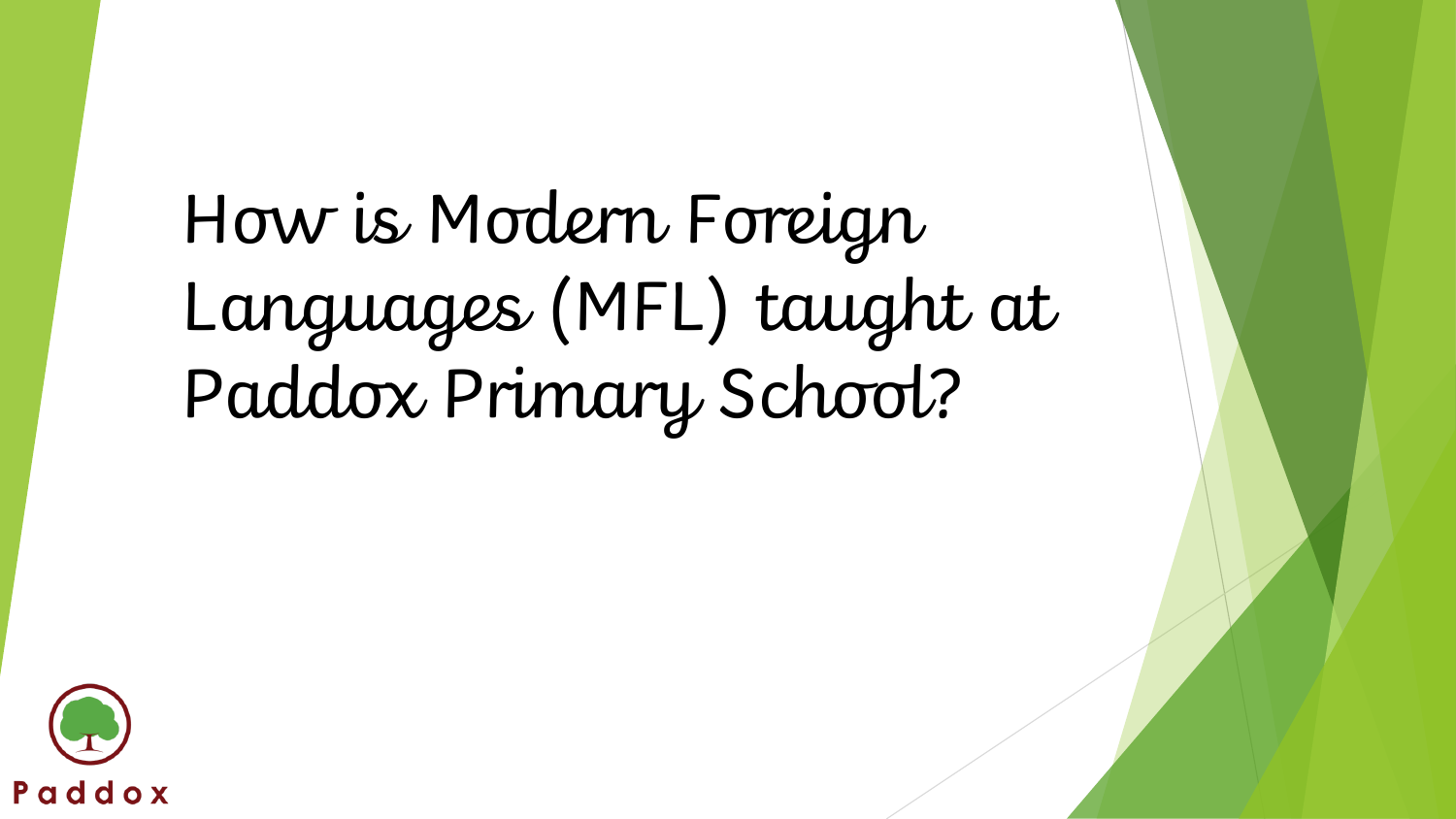### MFL Intent

In Modern Foreign Languages (MFL) at Paddox, we encourage our children to develop a passion for languages and to be inquisitive about the world around us.

Through the acquisition of in-depth knowledge and skills in languages, it enables children to access the wider curriculum and to prepare them to be global citizens now, and in their future roles, within an international community.

It is the intention at Paddox for all children in KS2 to have access to first quality teaching of French (Lower KS2) and Spanish (Upper KS2), to develop confidence in oracy and written skills so each can become knowledgeable citizens of the world.

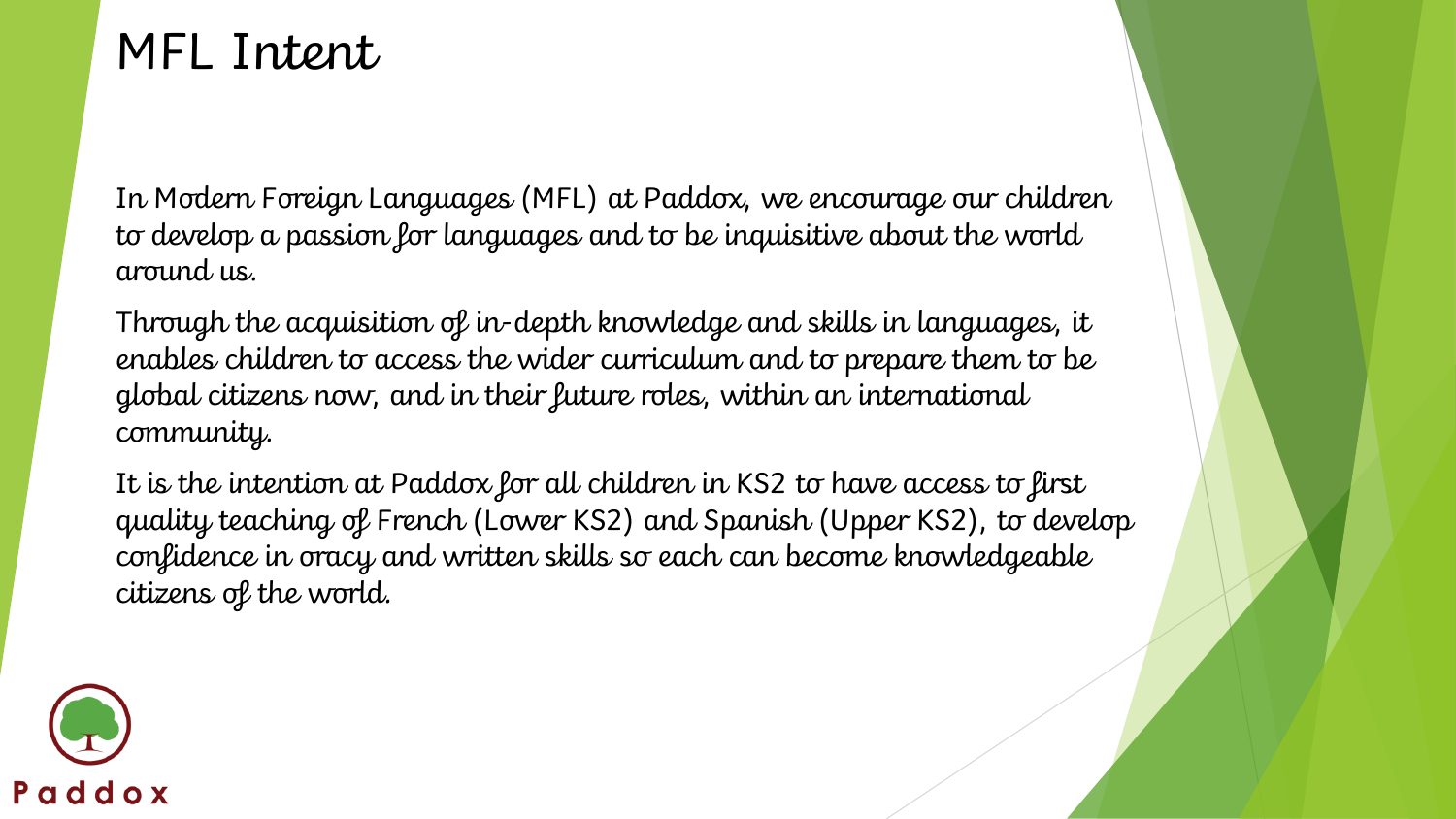## MFL Implementation

At Paddox we teach MFL using the Primary Languages Network. (Click here to visit [https://primarylanguages.network/home\)](https://primarylanguages.network/home)

In Years 3 and 4, the children learn Stage 1 and Stage 2 French. In Years 5 and 6, the children learn Stage 1 and Stage 2 Spanish.

At the start of every lesson, previous learning is revisited to ensure it is fully embedded and the children are secure in their knowledge. This is known in school as a 'Boomerang'. There is a large focus on revisiting vocabulary previously taught and ensuring the children 'learn more and remember more'.

The children then acquire skills through a variety of interactive activities, including games, quizzes, videos, song and dance. New vocabulary is introduced and the children are given time to practise their Speaking and Listening skills along with correct pronunciation.



At the end of each lesson, the children are given time to reflect on what they have learned and practise applying their skills.

Primary Languages Network

### Paddox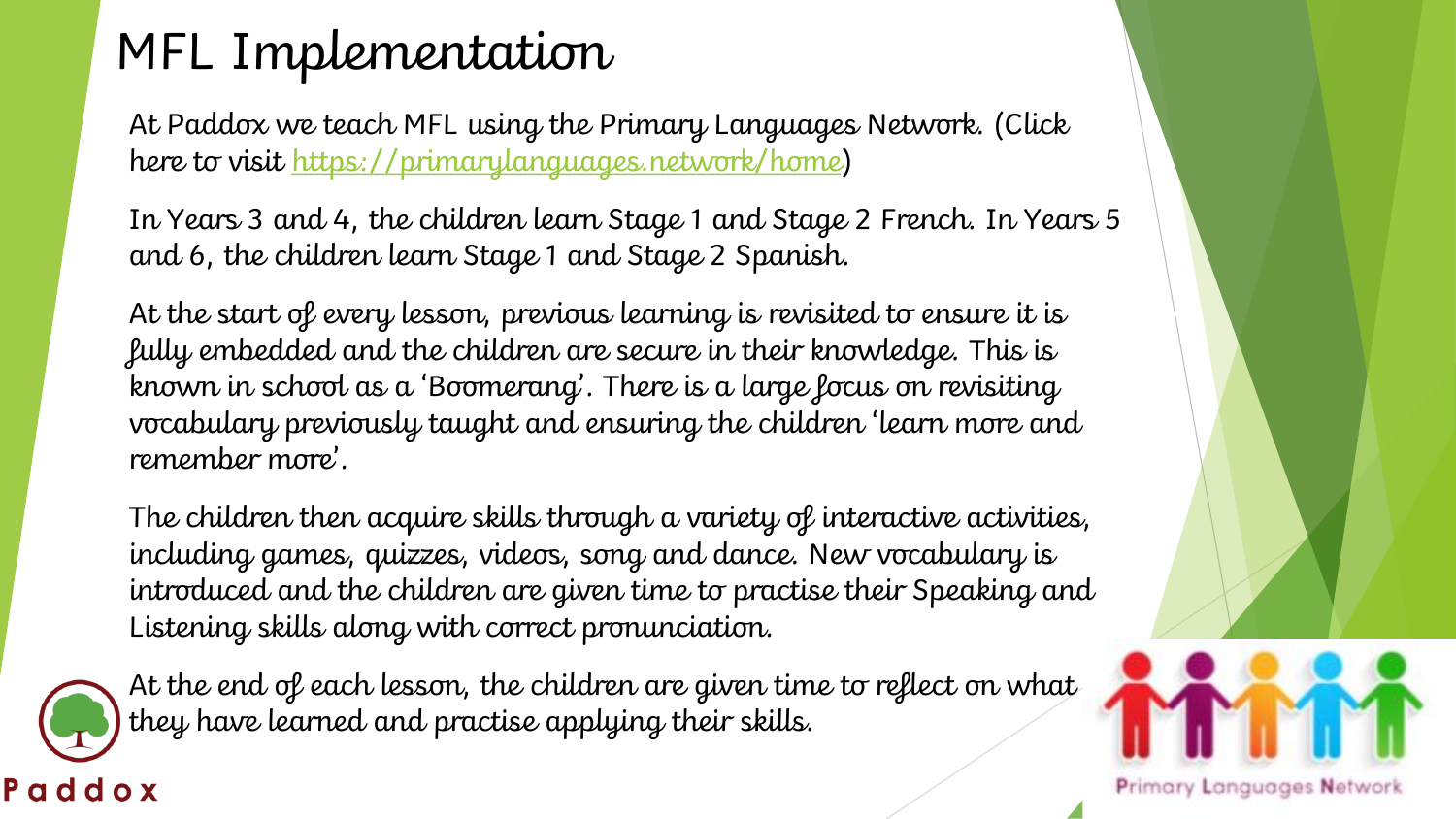#### **At Paddox we learn French in Year 3 and 4.**



We enjoy being language detectives.

We enjoy practising our language learning super skills!

We like to find out how we can use these skills in other languages too.

We are beginning to learn how to listen, speak ,read and write in French.

We enjoy singing songs, playing games, and listening to simple stories.

We find out interesting facts about France.



**J'aime parler en français! Et toi?**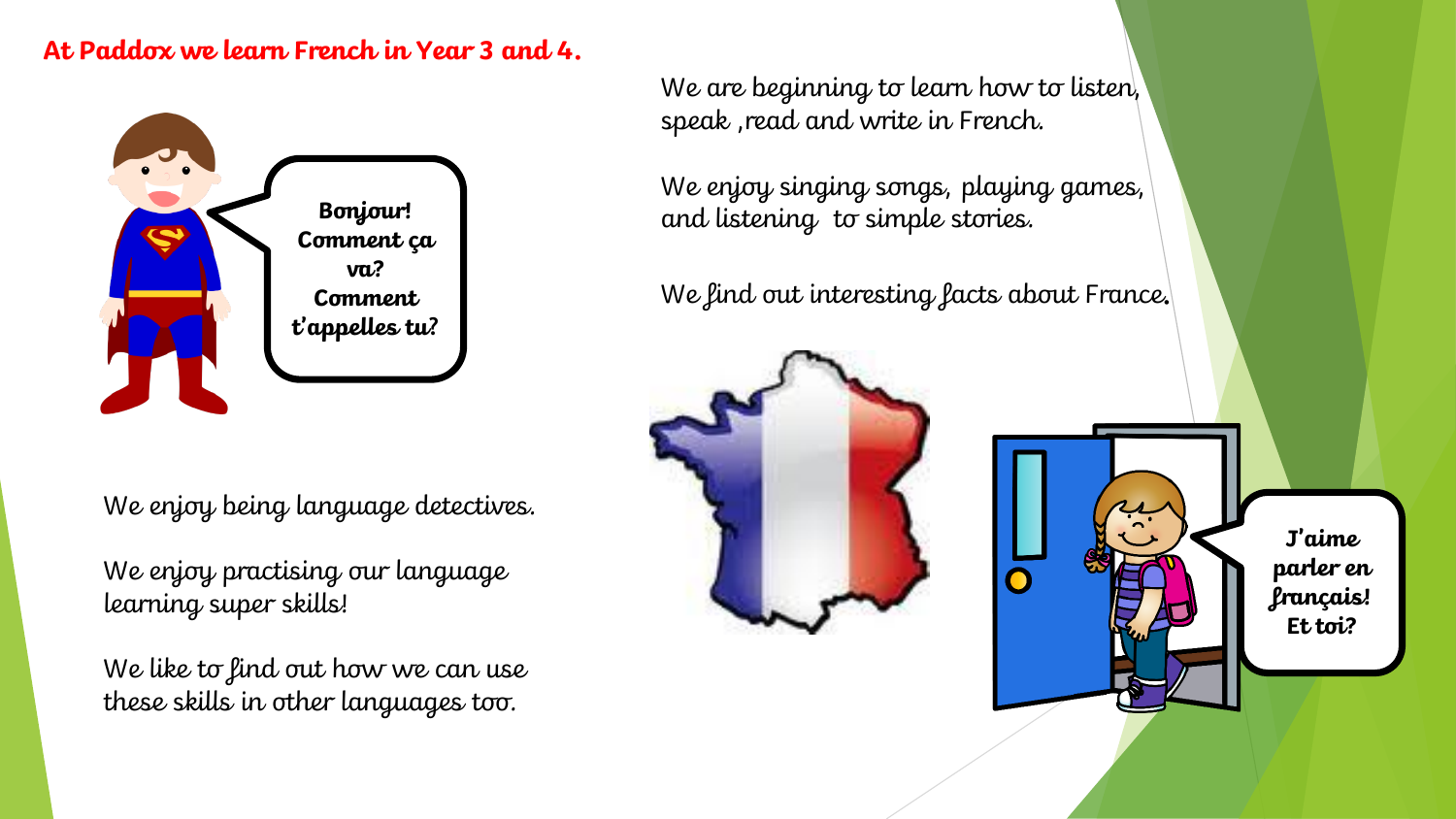#### **At Paddox we learn Spanish in Year 5 and 6.**



We enjoy being language detectives.

We enjoy practising our language learning super skills!

We like to find out how we can use these skills in other languages too.

We are beginning to learn how to listen, speak ,read and write in Spanish.

We enjoy singing songs, playing games, and listening to simple stories.

We find out interesting facts about Spain.

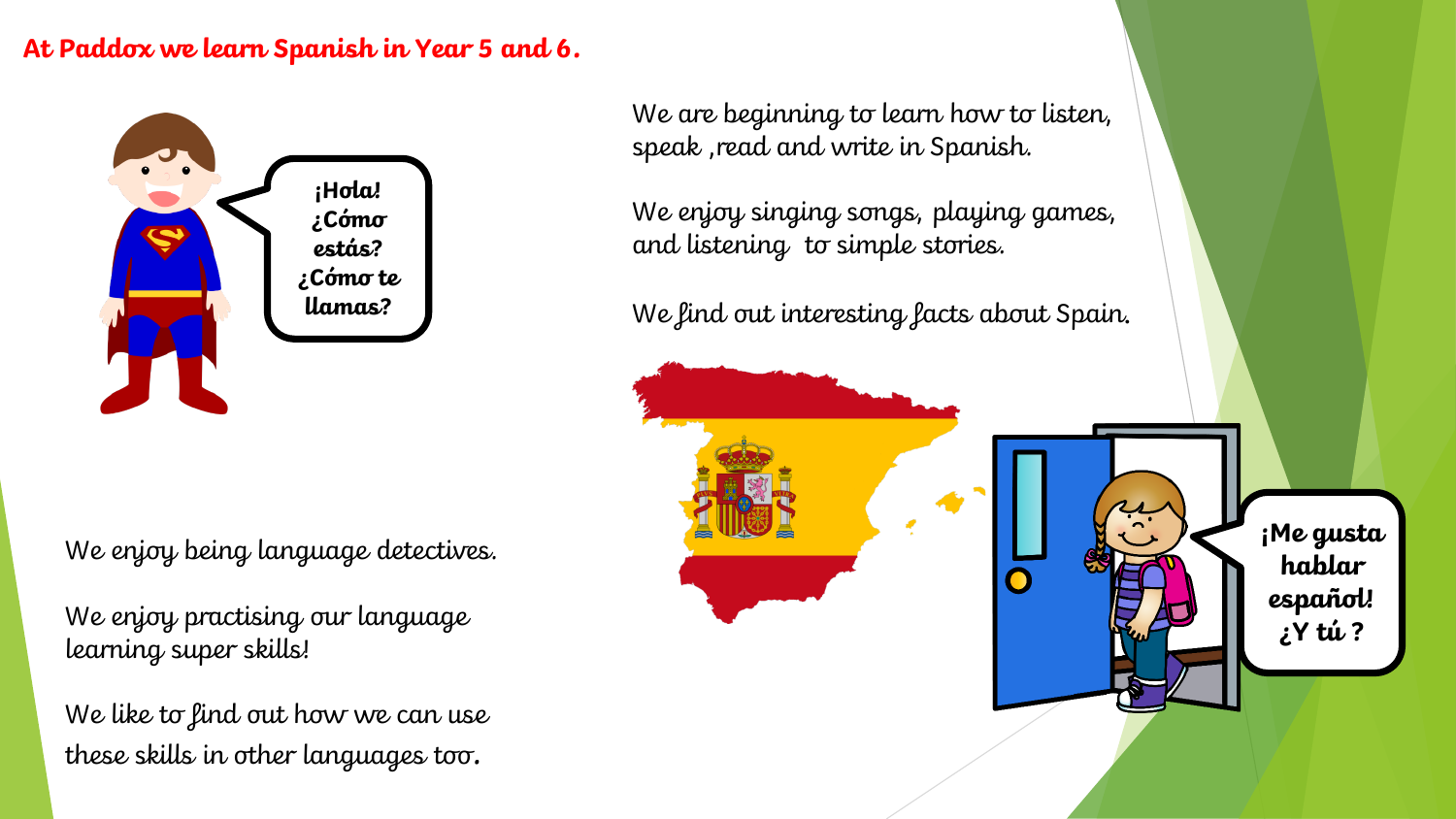# MFL Implementation – French (Lower KS2)

French is taught as a stand alone lesson each week for thirty minutes.

#### **Year 3 Stage One:**

Topics that are covered include: Greetings and Feelings Numbers to 20 Colours Days and Months Animals

Stories looked at in Stage One French are 'Hungry Giant' and 'The Gingerbread Man'.

#### **Year 4 Stage Two:**

Topics that are covered include: Welcome to the School Classroom commands Town and Shops Family Parts of the body Jungle Animals **Weather** 



Paddox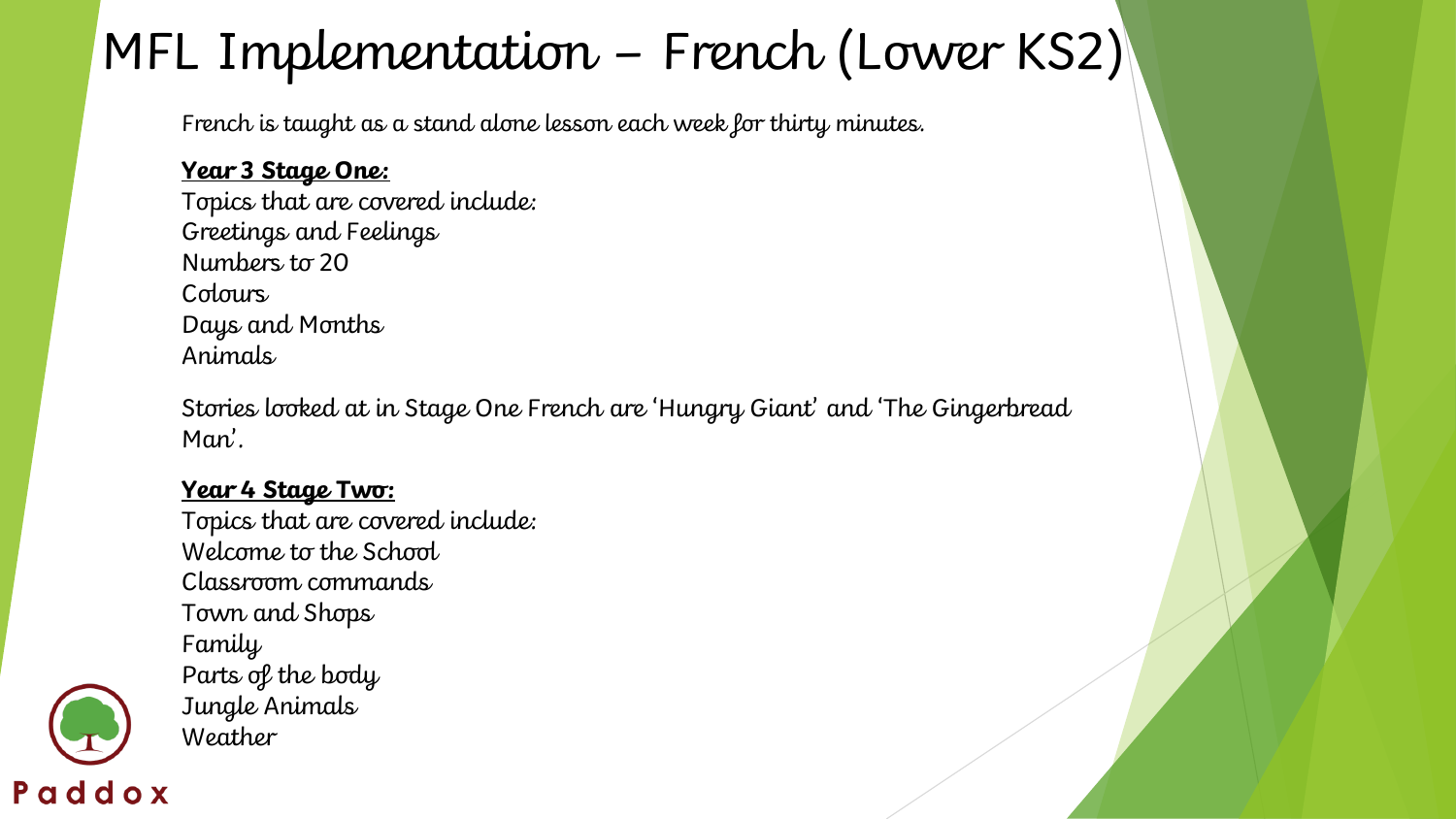### MFL Implementation – Spanish (Upper KS2)

Spanish is taught as a stand alone lesson each week for thirty minutes.

#### **Year 5 Stage One:**

Topics that are covered include: Greetings and Feelings Numbers to 20 Colours Days and Months Animals

Stories looked at in Stage One Spanish are 'Hungry Giant' and 'The Gingerbread Man'.

#### **Year 6 Stage Two:**

Topics that are covered include: Welcome to the School Classroom commands Town and Shops Family Parts of the body Jungle Animals Weather

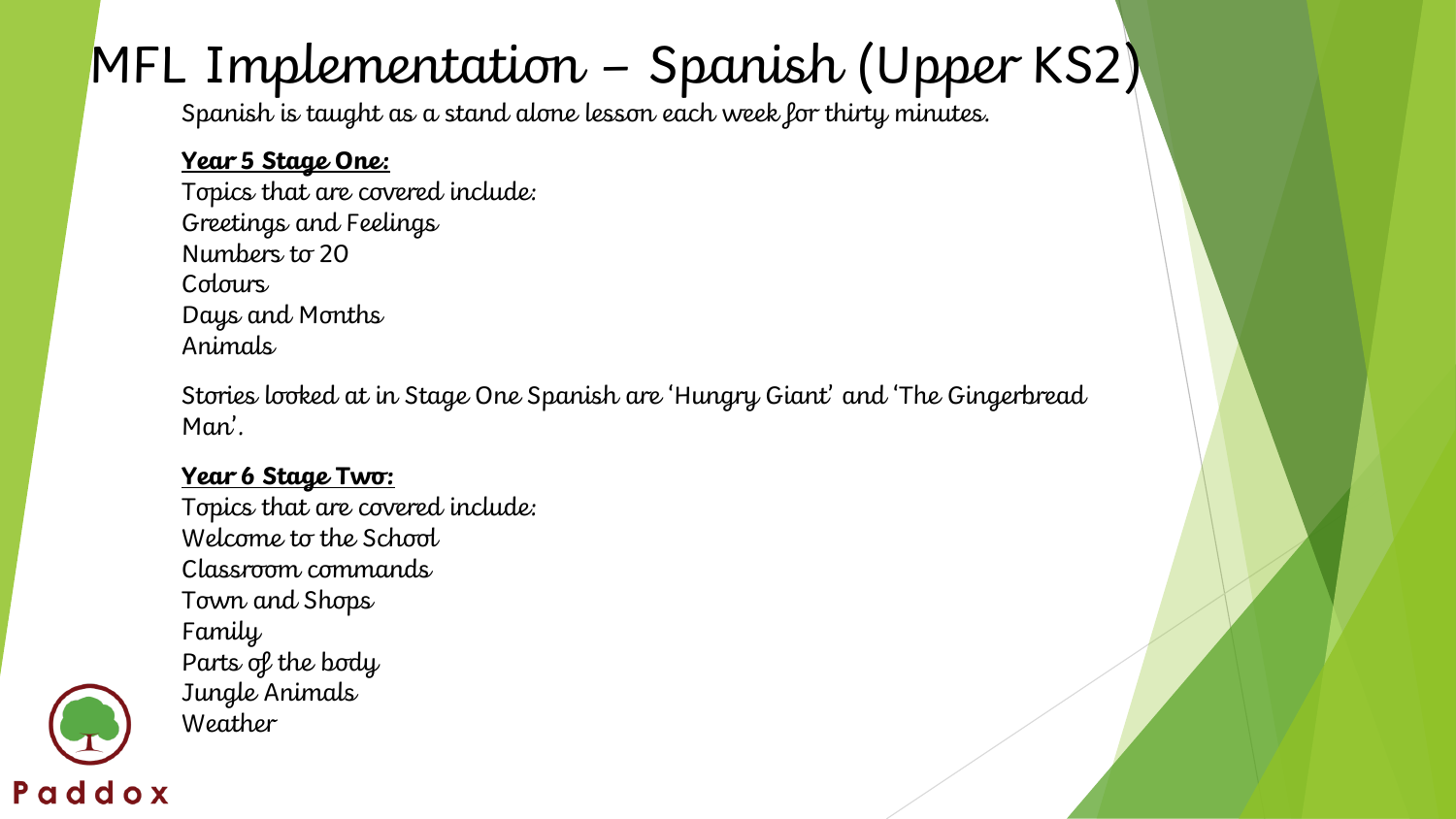### MFL Implementation

Here are some examples of French and Spanish work completed at Paddox:

The genie needs a name. Today I am learning how to greet my friends<br>Today we were rooted my friends **Class Portraits** Me Hamo...Raj.DuperChing......... Today we were roving reporters and interviewed our friends to find out information<br>about them. This is what I found out about  $\mathcal{L}$  is independent them. codig we were roving reporters and interviewed our fries about them. This is what I found out about  $\mathbb{A}$  years The genie needs a place to live. **Snowball 2 Times Table** 1. Take a look at the snowballs. Can you write the number above the Spanish in each snowball? Vivo en China. 2. Start at number 2 and use a coloured pen to draw a line to create your 2 times table up to 30 Je m'applie Aijay O is hoteles - to ? Hillmerton compare Ca va indicate The genie needs an age. ca va to tien gair doce cuatro Tengo dies sãos. tuo dos  $50x$ seis The genie needs feelings. twentypig veintiocho Estay Salis gontents twentygaw veinticuatro thirty twenty The genie needs a pet. treinta veinte Tengo una serpiente.

Astrong

ranter catorce

twentysis

veintiseis

haridal

diecioch

resteer

dieciséis

tweetington<br>veintidos

ter

diez

فطهره

ocho